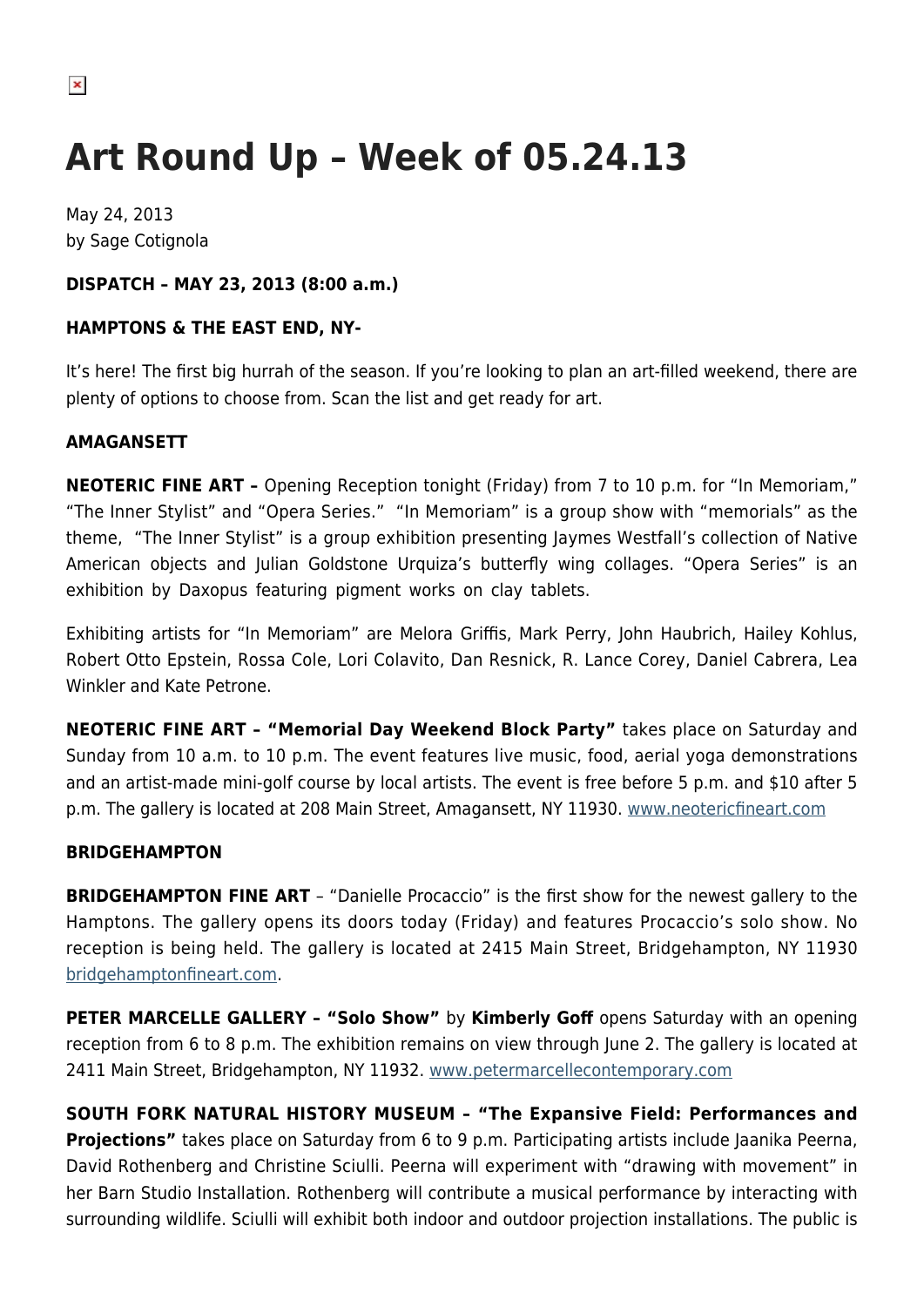invited to attend workshops with the artist using natural materials and video projection until May 27. The museum is located at 337 Bridgehampton/Sag Harbor Turnpike, Bridgehampton, NY 11932. [www.sofo.org](http://www.sofo.org) 

## **EAST HAMPTON / SPRINGS**

**ARTWALK HAMPTONS – "Art Tour Opening Night"** takes place on Saturday from 7 to 9 p.m. The tour includes five East Hampton art openings and are guided by an Artwalk Hamptons artist. The tour includes behind-the-scenes information shared by exhibition curators. The suggested donation is \$20. The meet-up location to begin the tour is Eric Firestone Gallery, 4 Newtown Lane, East Hampton, NY 11937. [www.artwalkhamptons.com](http://www.artwalkhamptons.com). To RSVP, email [info@artwalkhamptons.com.](mailto:info@artwalkhamptons.com)

**ASHAWAGH HALL – Springs Improvement Society's 29th Annual Members Show"** opens tonight and continues through Monday. An opening reception will be held tonight (Friday) from 5 to 8 p.m. There is a \$5 admission. Proceeds help defray the cost of maintenance of Ashawagh Hall. The exhibition will be open on Saturday and Sunday from 11 a.m. to 6 p.m. on from 11 a.m. to 2 p.m. on Monday. Ashawagh Hall is located at 780 Springs-Fireplace Road & Old Stone Highway, East Hampton, NY 11937. [www.ashawagh-hall.org.](http://www.ashawagh-hall.org/)

For more information, see "[Springs Improvement Society's 29th Annual Members Show Takes Place](https://hamptonsarthub.com/2013/05/20/springs-improvement-societys-29th-annual-members-show-takes-place-memorial-day-weekend/) [Memorial Day Weekend](https://hamptonsarthub.com/2013/05/20/springs-improvement-societys-29th-annual-members-show-takes-place-memorial-day-weekend/)."

**ERIC FIRESTONE GALLERY - "A View with a Room"** opens Saturday with an opening reception from 6 to 9 p.m. The show features artists Eric Cahan, Gregory Johnston, and John Messinger, and was curated by Robert Stilin. The exhibition remains on view through June 10. The gallery is located at 4 Newtown Lane, East Hampton, NY 11937. [www.ericfirestonegallery.com.](http://www.ericfirestonegallery.com/)

 $\pmb{\times}$ 

"The Sound Below" by John Messinger, 2013. Instant film, 55 x 108 inches. Courtesy Eric Firestone Gallery.

**GLENN HOROWITZ BOOKSELLER – "Jonas Wood & Shio Kusaka: Still Life with Pots"** opens on Saturday with an Opening Reception from 6 to 8 p.m. The exhibition remains on view through June 22. The exhibition is the first time the Los Angeles-based art couple is exhibiting together. Glen Horowitz Bookseller is located at 87 Newtown Lane, East Hampton, NY 11937. [www.glennhorowitz.com](http://www.glennhorowitz.com)

For more information, visit "[Jonas Wood & Shio Kusaka: Still Life with Pots Opens May 25 at Glenn](https://hamptonsarthub.com/2013/05/22/jonas-wood-shio-kusaka-still-life-with-pots-opens-may-25-at-glenn-horowitz-bookseller/) [Horowitz Bookseller.](https://hamptonsarthub.com/2013/05/22/jonas-wood-shio-kusaka-still-life-with-pots-opens-may-25-at-glenn-horowitz-bookseller/)"

#### $\pmb{\times}$

**HARPER'S BOOKS – "Henri Cartier-Bresson: Tokyo 1966″** opens on Saturday with an Opening Reception, Live Auction, and Harper's Books Bizarre III. The Opening Reception and Harper's Books Bizarre will be held from 7 to 10 p.m. A live auction takes place at 8 p.m. The photographs were those originally included in the artist's first photography exhibition in 1966, curated by Robert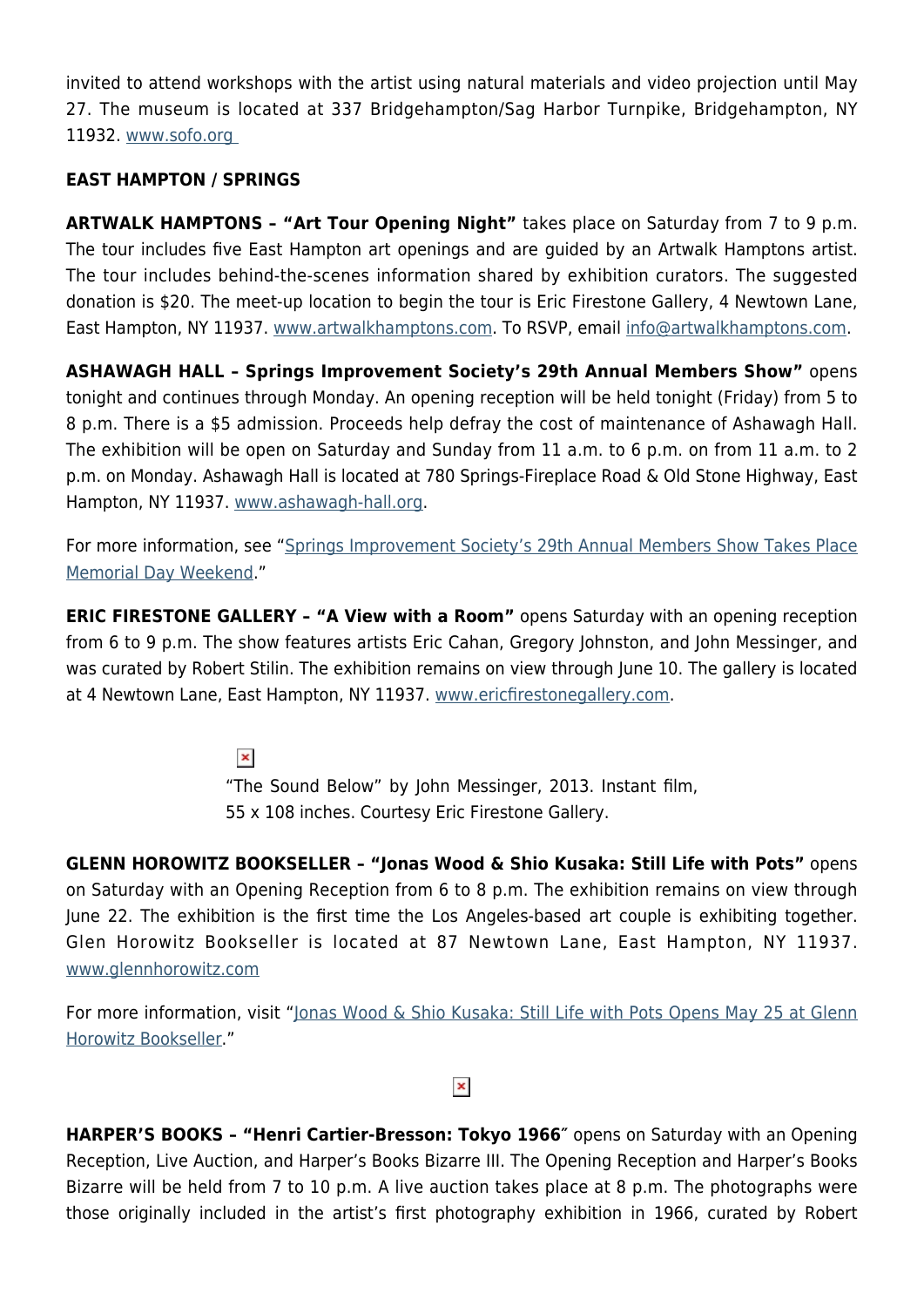Delpire. The exhibition remains on view through July 7. The gallery is located at 87 Newtown Lane, East Hampton, NY 11937. [www.harpersbooks.com](http://www.harpersbooks.com/)

**QF GALLERY – "A Picnic and Smokes"** opens on Saturday with an opening reception from 6 to 8 p.m. The show was curated by Kipton Cronkite and features artists Rachel Barrett, Miriam Cabessa, Marc Dimov, Brad Fisher, Paul Gallegos, Joyce Lee, Joe Nanashe, Rotem Reshef, Matthew Satz, and Andrew Werner. The exhibition remains on view through June 9. The gallery is located at 98 Newtown lane, East hampton, NY 11937. [www.qfgallery.com.](http://www.qfgallery.com)

> $\pmb{\times}$ "Yellow Circle" by Miriam Cabessa, 2003. Oil on linen, 52 x 52 inches.

## **GREENPORT**

**SOUTH STREET GALLERY – "Jeanne Betancourt: Farm Stand Fresh"** opens on Saturday with an opening reception and book signing held from 5 to 7 p.m. Betancourt will exhibit oil paintings from "Farm Stand Fresh," a cookbook by Manuela Soares. A portion of the proceeds benefit the Peconic Land Trust's Ag Center at Charnew's Farm in Southold, NY. The gallery is located at 18 South Street, Greenport, NY 11944.[thesouthstreetgallery.com](http://thesouthstreetgallery.com)

# **JAMESPORT**

**JEDEDIAH HAWKINS INN – "Summer Kickoff"** takes place on Sunday from noon to 4 p.m. The event is in conjunction with an exhibition of paintings, prints and jewelry titled **"Stardust"** by Eileen Weilbacher. The opening reception for the exhibition takes place on Saturday from 4 to 6 p.m.

The Summer Kickoff Event also includes live music by The Mark Anderson Band, a raw bar, pig roast, drinks, popcorn and hotdog trucks, and treats for those who bring their dogs. Happy hour at "The Dog Bar" takes place from 4 to 6 p.m., which includes refreshments for both dogs and owners. Admission is \$65 for adults, \$25 for kids. The Inn is located at 400 South Jamesport Ave, Jamesport, NY 11947. [www.jedediahhawkinsinn.com](http://www.jedediahhawkinsinn.com)

## **MONTAUK**

**MONTAUK ARTIST'S ASSOCIATION – "Montauk Art Show"** takes place today (Friday) through Sunday. Over 80 artists will exhibit paintings, sculpture, photographs, prints, drawings, and more. This includes ceramics by Bob Bachler, a former gallery director of Surface Library in Springs, NY. The Montauk Art Show will be held on the Montauk Village Green, 742 Montauk Hwy, Montauk, NY 11954. [www.montaukartistsassociation.org.](http://www.montaukartistsassociation.org/index.htm) 

#### **REMSENBURG**

**REMSENBURG ACADEMY – "Birds & Co."** by **Jonathan Pearlman** opens today (Friday) with an opening reception from 4 to 8 p.m. Pearlman will exhibit sculptures made from found objects. The exhibition continues through June 9. The gallery is located at 130 South Country Road,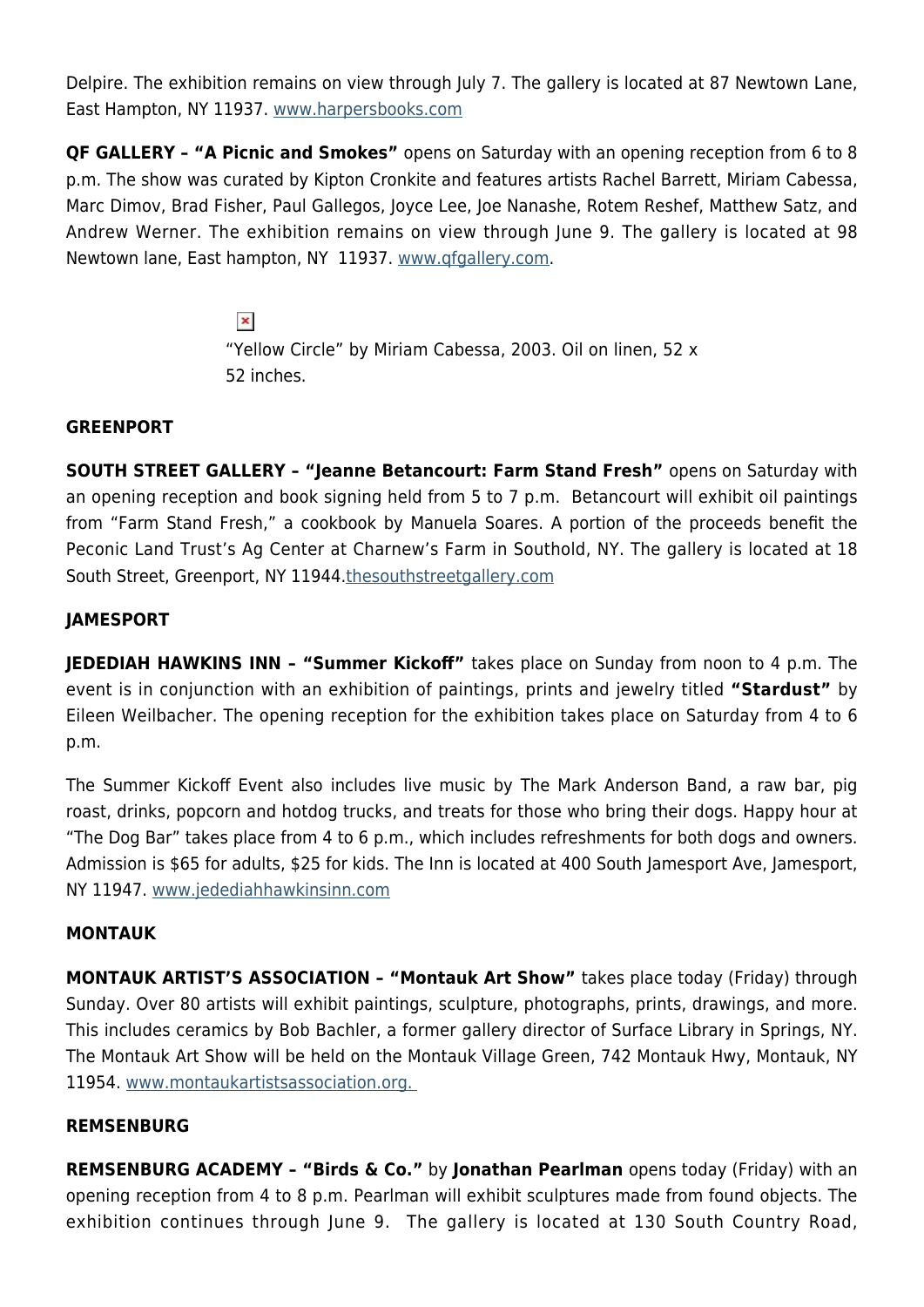Remsenburg, NY 11960. [www.remsenburgassociation.com](http://www.remsenburgassociation.com/the-remsenburg-academy.html)

For additional information, see ["Jonathan Pearlman's "Birds & Co." Opens May 24 at the](https://hamptonsarthub.com/2013/05/21/jonathan-pearlmans-birds-co-opens-may-24-at-the-remsenburg-academy/) [Remsenburg Academy](https://hamptonsarthub.com/2013/05/21/jonathan-pearlmans-birds-co-opens-may-24-at-the-remsenburg-academy/)."

> $\pmb{\times}$ "Tweets" by Jonathan Pearlman.

#### **RIVERHEAD**

**ART SITES GALLERY**– **"Improbable Forms"** by **Colin Goldberg** is holding a Meet the Artist event on Saturday from 5 to 7 p.m. Goldberg is exhibiting paintings on birch panels that combine digital and traditional methods. The exhibition remains on view through June 2. For more information, visit:<http://improbableforms.com>.

**Related Story:** ["Colin Goldberg's 'Improbable Forms' opens at Art Sites"](https://hamptonsarthub.com/2013/05/06/colin-goldbergs-improbable-forms-opens-at-art-sites/) Published May 6, 2013.

**"Peconic Green Growth Benefit Auction"** takes place on Saturday from 5 to 7 p.m. The auction will include artwork, antiques, and experiences. Artwork by Hideaki Ariizumi, Lillian Ball, Darlene Charneco, Andrea Cote, Gina Gilmour, Scott McIntire, Sarah Cedar Miller, S. J. Rozan, Anne Seelbach, Neva Setlow, Ted Victoria, Nina Yankowitz and others will be auctioned. Admission is free. The gallery is located at 651 West Main St, Riverhead, NY 11901. [artsitesgallery.com](http://artsitesgallery.com/)**,** [www.peconicgreengrowth.org.](http://www.peconicgreengrowth.org/)

**EAST END ARTS – "17th Annual Community Mosaic Street Painting Festival"** takes place on Sunday from noon to 5 p.m. The event includes street painting, a fine arts and crafts fair by local artists and artisans, live music, face painting, a drum circle, food trucks, and more. Suffolk Theater's "After-Party Concert: Who Are Those Guys?" begins at 7 p.m. and tickets are \$10. The festival is free. The festival is located in downtown Riverhead on East Main Street, between Roanoke Ave and East Street, as well as on the grounds of East End Arts, 133 and 141 East Main Street, Riverhead, NY 11901. [www.eastendarts.org](http://www.eastendarts.org/programs/events/community-mosaic.html)

**"EYES ON MAIN STREET" by artist Andrea Cote** debuts over Memorial Day Weekend. Andrea Cote will create a public art project by filming "video portraits" of 12 local community members. On Sunday (May 26) there will be a public window installation on Riverhead's Main Street of 100 silk blindfolds printed with the community member's words and eyes. The instillation will be created with public participation at the "17th Annual Community Mosaic Street Painting Festival" and during a workshop at the East End Arts Council. For information, visit [www.eyesonmainstreetriverehead.com.](http://www.eyesonmainstreetriverehead.com/)

#### **SAG HARBOR**

**BAY STREET THEATRE - "LEND ME A TENOR"** opens Tuesday (May 28). The play is by Ken Ludwig, directed by Don Stephenson. The cast includes Judy Blazer, Scott Cote, Betsy DiLellio, Donna English, Nancy Johnston, Noah Plomgren, Steve Rosen. and Roland Rusinek. Ticket prices are \$59.50 and \$69.50. The play remains in the theater until June 23. The theater is located at 1 Bay St,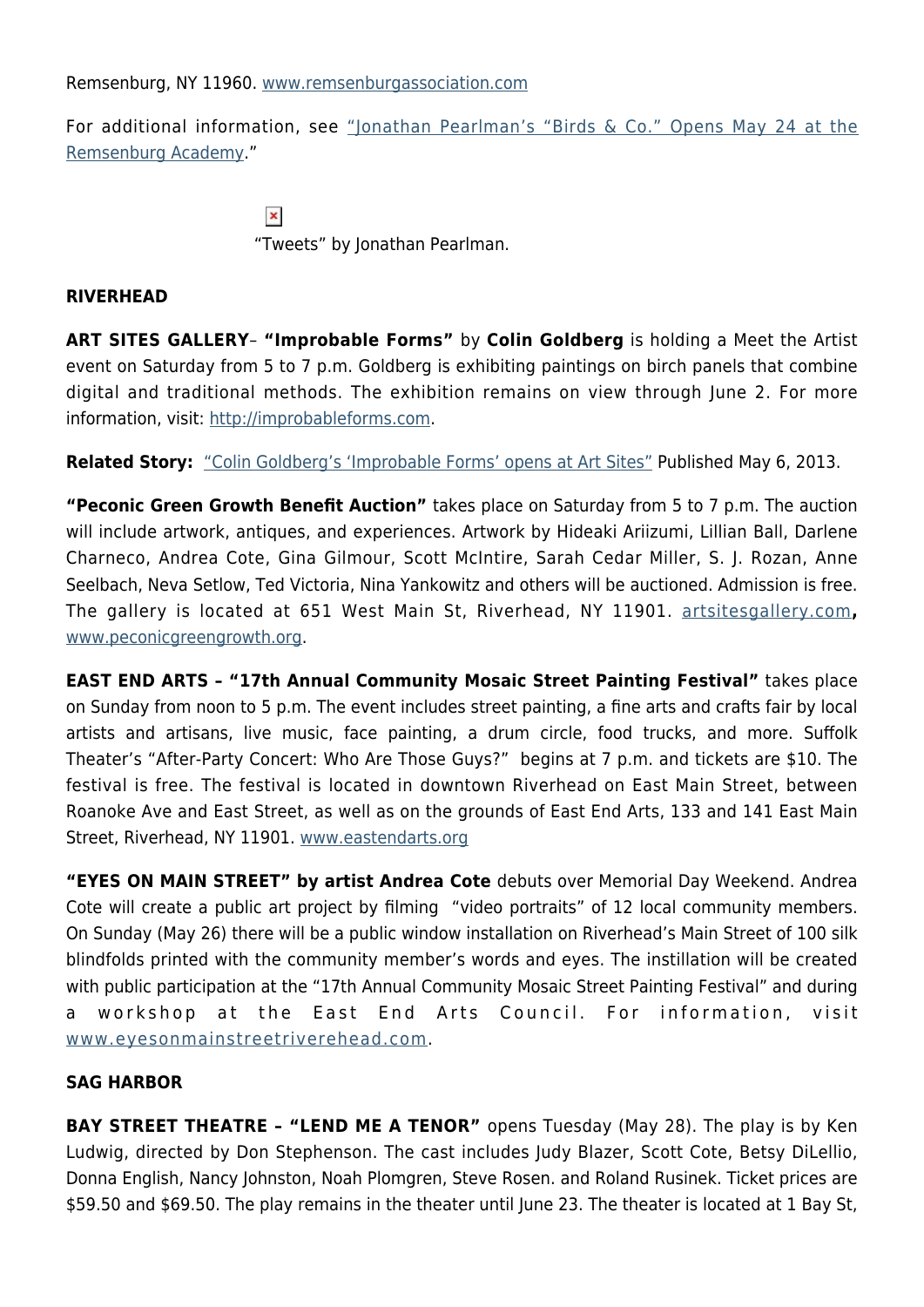Sag Harbor, NY 11963. [www.baystreet.org](http://www.baystreet.org)

**SAG HARBOR WHALING & HISTORIC MUSEUM** – **"A Whale of a Show"** has an opening reception tonight (Friday) from 6 to 8 p.m. Participating artists include Derek Buckner, Paul Davis, Eric Dever, Miriam Dougenis, Eric Fischl, April Gornik, Susan Lazarus Reimen, Jim McMullan, Jodi Panas, Dan Rizzie, Gavin Zeigler, Reynold Ruffins, David Slater, Donald Sultan, John Torreano, and Carol York. The exhibition was curated by Dan Rizzie and Peter Marcelle. The museum is located at 200 Main Street, Sag Harbor, NY 11963. [www.sagharborwhalingmuseum.org](http://www.sagharborwhalingmuseum.org/peconic-2012.shtml)

> $\pmb{\times}$ "The Painted Whale" by Eric Dever.

## **SOUTHAMPTON**

**4 NORTH MAIN GALLERY – "Moments"** by **Anne Raymond** has an opening reception on Saturday from 6 to 8 p.m. The exhibition remains on view through May 28. The gallery is located at 4 North Main St, Southampton, NY 11968. [4northmaingallery.com.](http://4northmaingallery.com/)

**SHEILA ISHAM – "ANIMAL Open Studio"** takes place Saturday and Sunday from noon to 5 p.m. Sheila Isham's studio is located at 56 Mariner Drive, Southampton, NY 11968. [www.sheilaisham.com.](http://www.sheilaisham.com) Contact [sheilaisham@optimum.net](mailto:sheilaisham@optimum.net) for more info.

 $\pmb{\times}$ 

"Philipine Eagle" by Shiela Isham. Oil on linen, 94 x 64 inches.

**SHINNECOCK NATION CULTURAL CENTER AND MUSEUM – "Wikun Village"** has its Grand Opening on Monday from 11 a.m. to 5 p.m. to celebrate the outdoor exhibition. The Grand Opening will include tours, gift giveaways, demonstrations plus traditional singing and dancing. "Wikun Village" allows visitors to experience the culture of 17th and 18th century Native Shinnecock people. The Shinnecock Cultural Center and Museum is located at 100 Montauk highway, Southampton, NY 11968. [www.ShinnecockMuseum.com.](http://www.ShinnecockMuseum.com/)

**SOUTHAMPTON ARTISTS ASSOCIATION** at the **SOUTHAMPTON CULTURAL CENTER – "Memorial Day Show"** has an opening reception Saturday from 4 to 6 p.m. Local artists will exhibit paintings, sculptures, drawings, and photography. The exhibition remains on view through June 2. The Southampton Cultural Center is located at Levitas Center for the Arts, 25 Pond Lane, Southampton Village, NY 11968. [www.southamptonculturalcenter.org](http://www.southamptonculturalcenter.org) [southamptonartists.org](http://southamptonartists.org/)

#### **WATERMILL**

**CELADON GALLERY – "Fun & Function"** opens today (Friday) and has a brunch reception on Sunday from 11 a.m. to 1 p.m. The exhibition remains on view through June 16. Featured artists include David Fram, Shona Gawronski, and Stephen Lamson. The gallery is located 41 Old Mill Road, Water Mill, NY 11976. [www.hamptonsclayart.org](http://www.hamptonsclayart.org/)